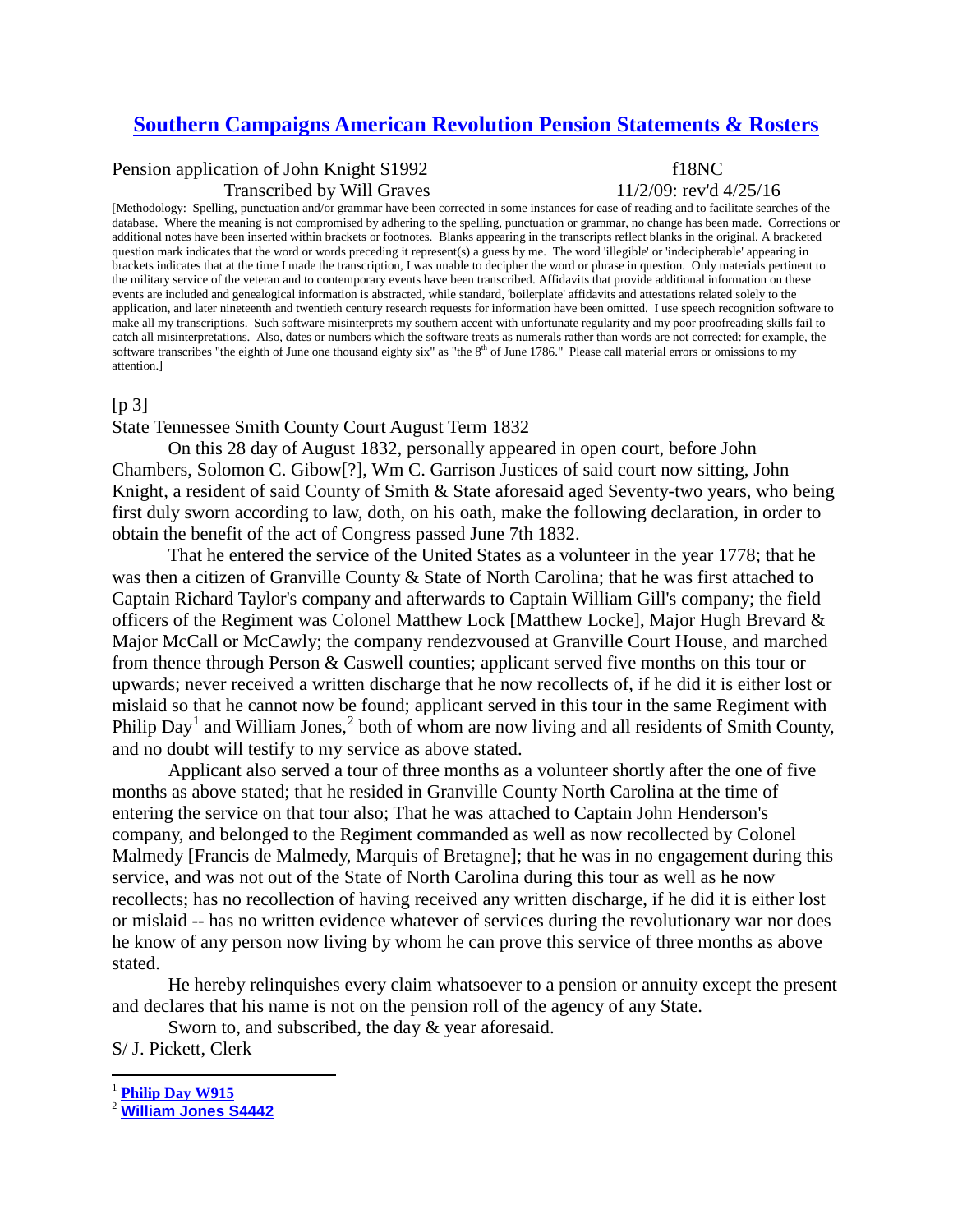S/ John Knight

oc Knigh

[Miles West, a clergyman, and Philip Day gave the standard supporting affidavit.

'est P Phillip Day ]

 $[p_6]$ 

State of Tennessee Smith County:

This day being the day of August 1832 William Jones & Philip Day both citizens of said County personally appeared in and before the Justices of the said County court and being first duly sworn according to law, states that they was in the Service of the United States with John Knight in the five months tour spoken of in the within declaration made & sworn to by said Knight; and that from their acquaintance with said Knight have no hesitation in certifying that they believe said night served the whole of the time stated in his declaration.

Sworn to and subscribed in open court the day and year aforesaid.

[This affidavit bears no signature by either of the affiants]

[p 17]

Carthage Tennessee  $4<sup>th</sup>$  July 1838

## Dear Sir

Mr. John Knight a Pensioner living in this County has frequently told me of the injustice that was done him in making out his declaration. He thinks that he stated only six months as the amount of his Service being told at the time that Six months would get him the Same Pension that twelve months would. Under this mistake he conceives himself injured in this that he served in all more than fifteen months and was misinformed about the necessity of Stating the Particulars of each tour of Service. He states the following tours of Service

1<sup>st</sup> a tour of Six months under Captains Richard Taylor and Pleasant Henderson and William Gill Lieutenant William Knight Ensign Barnet Pulliam

 $2<sup>nd</sup>$  tour was under Captain John Henderson of Colonel Malmedy's Regiment, this tour he served three months, this was during the Spring when the battle of Guilford [March 15, 1781] was fought.

 $3<sup>rd</sup>$  tour of three months at Georgetown in South Carolina shortly after General Marion [Francis Marion] had made an impression on that place.

4<sup>th</sup> tour was under General Marion near Moncks Corner and at Manega's plantation [sic, probably Manigault's Plantation] of three months.

 $5<sup>th</sup>$  tour of two months at the same place last mentioned during this time the British evacuated Charlestown [Charleston South Carolina was evacuated by the British in December, 1782].

You will be pleased to refer to his papers and see which of the before mentioned tours was admitted and on which he received his Pension of \$26 his present Pension and designate